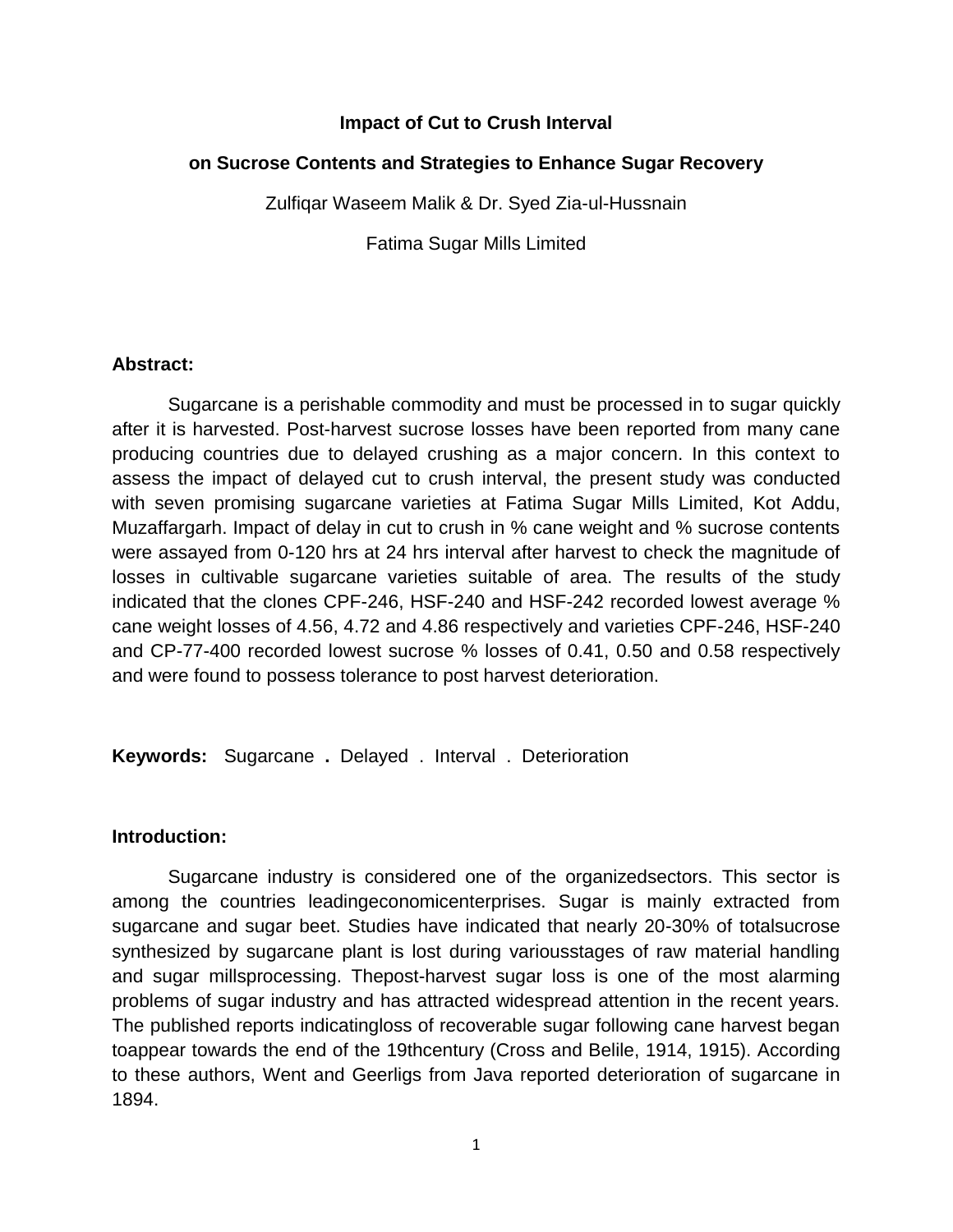Early workers emphasized the importance of time lag between harvesting and milling as well as storage environment in deterioration process. Browne & Blouin (1907) in java reported considerable drop in juice purity during storage of cane, however, no scientific explanation was advocated. Indian scientists (Magdum and Kadam, 1996; Solomon *et al*, 1997; 2007; Solomon 2000; Siddhant *et al*., 2008, Srivastava *et al*., 2006, 2009) reviewed the work on post-harvest deterioration of sugarcane. Their work highlighted the importance of lose reduction technology in improving sugar productivity especially in Asian countries where this is a serious problem.

The harvesting of sugarcane in Punjab generally starts from the month of November and continues till March or in certain cases expands up to April as per recommendation of the government and availability of raw materials. First, the postharvest sugar loss is one of the most alarming problems of sugar industry and has attracted wide spread attention in the recent years. Second, globally 70% of white crystal sugar comes from sugarcane, which popularized the crop as wonderful crop. *(Reddy and Madhuri, 2014)* studies have indicated that nearly 20-30% of total sucrose synthesized by sugarcane plant is lost during various stages of raw material handling and sugar mill processing (Cross and Belile, 1914, 1915).

The significance of the study based on the two ends, first at the farmers end in Pakistan payment to the farmers is made on weight basis, so the delay in supply of harvested cane to the sugar industries causes loss in weight which could lead to major economic loss to cane growers and on mills side Sugar is the main product of sugar industry, delay in cut to crush interval reduces sugar production and causes huge losses to sugar industry.

Further, the following causes to increased cut to crush interval and responsible to deteriorate the sugar recovery %.

- $\triangleright$  Manual harvesting.
- $\triangleright$  Delayed in loading and transportation of harvested cane from field to sugar mills.
- $\triangleright$  Time lag of sugarcane loaded trollies outside the sugar Mills.
- $\triangleright$  Unfavorable environmental conditions (temperature, frost etc.)
- $\triangleright$  Lack of mechanical harvesting and crushing schedule.
- $\triangleright$  Unsatisfactory hygienic conditions of processing units.

Objective is to work out strategies to save the both ends and to identify such site specific sugarcane genotypes with better juice quality maintenance during post-harvest period.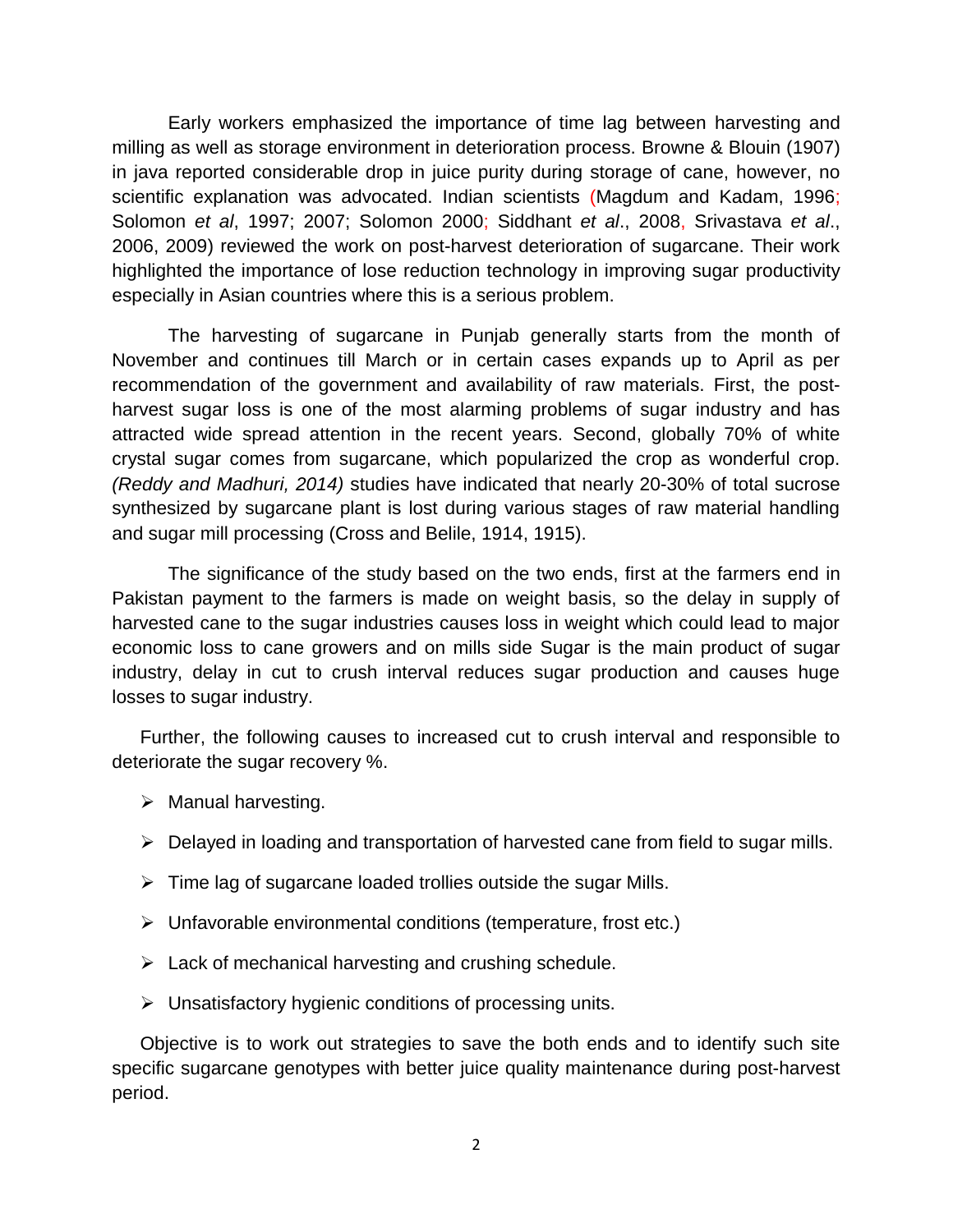### **Material and Methods:**

The experiment was conducted in Randomized complete block design (RCBD) at Fatima Sugar Mills Limited, Sanawan, Kot Addu during crushing season 2014-15. Three replications were made and seven treatments consist of the varieties most abundantly found in the area selected including CPF-246, HSF-240, CP-77-400, SPF-234, CPF-247, HSF-242 and SPF-213. Sowing was done on February 15, 2014 under 4 feet dual row sowing method with plot size of 4 x 20 ft. A recommended dose of fertilizers N:P<sub>2</sub>O<sub>5</sub>:K<sub>2</sub>O applied were 225:125:125 respectively.

Data taken as average % weight loss and % loss in sucrose percent was the average of losses from 0-120 hours. While the Magnitude of Weight and Sugar Losses at 120 hours was converted to loss in terms of money both for the farmers and mill owners.

### **Results and Discussion:**

The losses in weight were collected in significant intervals after 24, 48, 72, 96 and 120 hours then their average was calculated. Data obtained revealed that the minimum losses were found in CPF-246 (4.56%) and maximum in CPF-247 (5.13). These results are also similar to Ingale *and Khalate* (1997) who also mentioned 7-10% losses in weight of sugarcane from 24-48 hours.

| <b>Variety/Hours</b> | % Loss in cane weight during 120 hours |                |      |      |      |      | Average%<br>weight loss |  |
|----------------------|----------------------------------------|----------------|------|------|------|------|-------------------------|--|
|                      | 0                                      | 24             | 48   | 72   | 96   | 120  |                         |  |
| <b>CPF-246</b>       | 0.0                                    | 1.76           | 3.07 | 4.49 | 6.09 | 7.42 | 4.56                    |  |
| <b>HSF-240</b>       | 0.0                                    | 1.93           | 3.37 | 4.65 | 6.05 | 7.61 | 4.72                    |  |
| CP-77-400            | 0.0                                    | 2.04           | 3.5  | 5    | 6.43 | 7.88 | 4.97                    |  |
| <b>SPF-234</b>       | 0.0                                    | 2.06           | 3.75 | 5.14 | 6.56 | 7.92 | 5.09                    |  |
| <b>CPF-247</b>       | 0.0                                    | 2.11           | 3.7  | 5.27 | 6.57 | 8.03 | 5.13                    |  |
| <b>HSF-242</b>       | 0.0                                    | 1.94           | 3.53 | 4.89 | 6.27 | 7.69 | 4.86                    |  |
| <b>SPF-213</b>       | 0.0                                    | $\overline{2}$ | 3.52 | 5.03 | 6.51 | 8.01 | 5.01                    |  |
| Average              |                                        |                |      |      |      |      | 4.91                    |  |

# **1. Average weight loss of four months (Season 14-15)**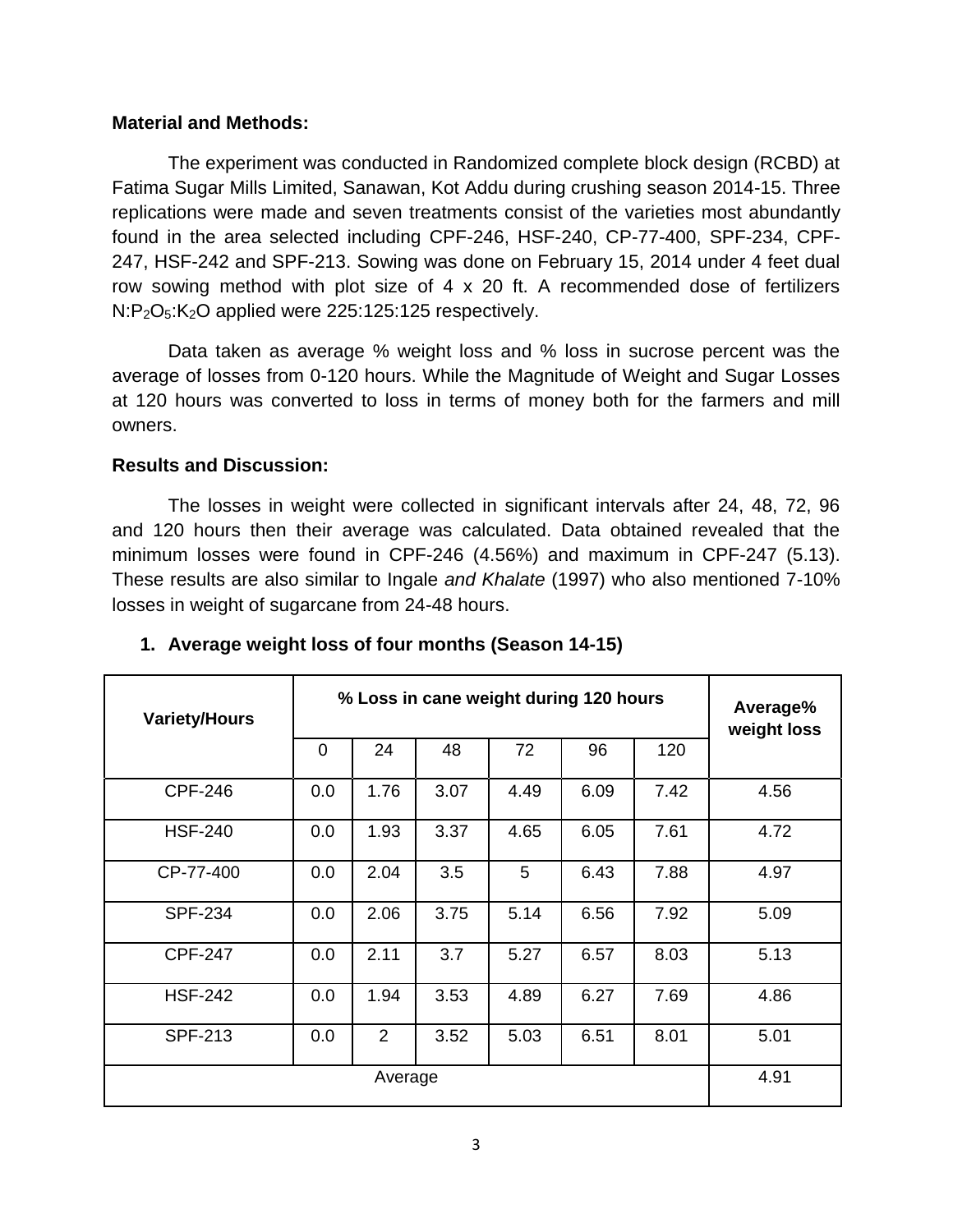# **2. Average Sucrose Loss of four months (Season 14-15)**

Sucrose losses were also collected in significant intervals after 24, 48, 72, 96 and 120 hours and their average was calculated. Data revealed that the minimum losses in sucrose content were found in CPF-246 (0.41%) and maximum in HSF-242 (0.78%). These results are in relation to Abdelkarim D. Elfadil and Mahdi K. Mohamed (2015) who found that sucrose losses are directly proportion to time lag between harvesting and crushing.

| <b>Variety/Hours</b> | % Loss in sucrose during 120 hours |       |      |      |      |      | % loss in<br>sucrose (%) |  |
|----------------------|------------------------------------|-------|------|------|------|------|--------------------------|--|
|                      | 0                                  | 24    | 48   | 72   | 96   | 120  |                          |  |
| <b>CPF-246</b>       | 10.2                               | 10.2  | 10.2 | 10.1 | 9.88 | 9.79 | 0.41                     |  |
| <b>HSF-240</b>       | 10                                 | 9.83  | 9.71 | 9.64 | 9.57 | 9.51 | 0.50                     |  |
| CP-77-400            | 10                                 | 9.93  | 9.86 | 9.7  | 9.59 | 9.42 | 0.58                     |  |
| <b>SPF-234</b>       | 10.19                              | 10.07 | 9.94 | 9.81 | 9.66 | 9.5  | 0.69                     |  |
| <b>CPF-247</b>       | 10.65                              | 10.58 | 10.4 | 10.3 | 10.2 | 10   | 0.65                     |  |
| <b>HSF-242</b>       | 10.1                               | 9.92  | 9.82 | 9.67 | 9.43 | 9.32 | 0.78                     |  |
| <b>SPF-213</b>       | 9.45                               | 9.33  | 9.17 | 9.04 | 8.89 | 8.76 | 0.69                     |  |
|                      | 0.61                               |       |      |      |      |      |                          |  |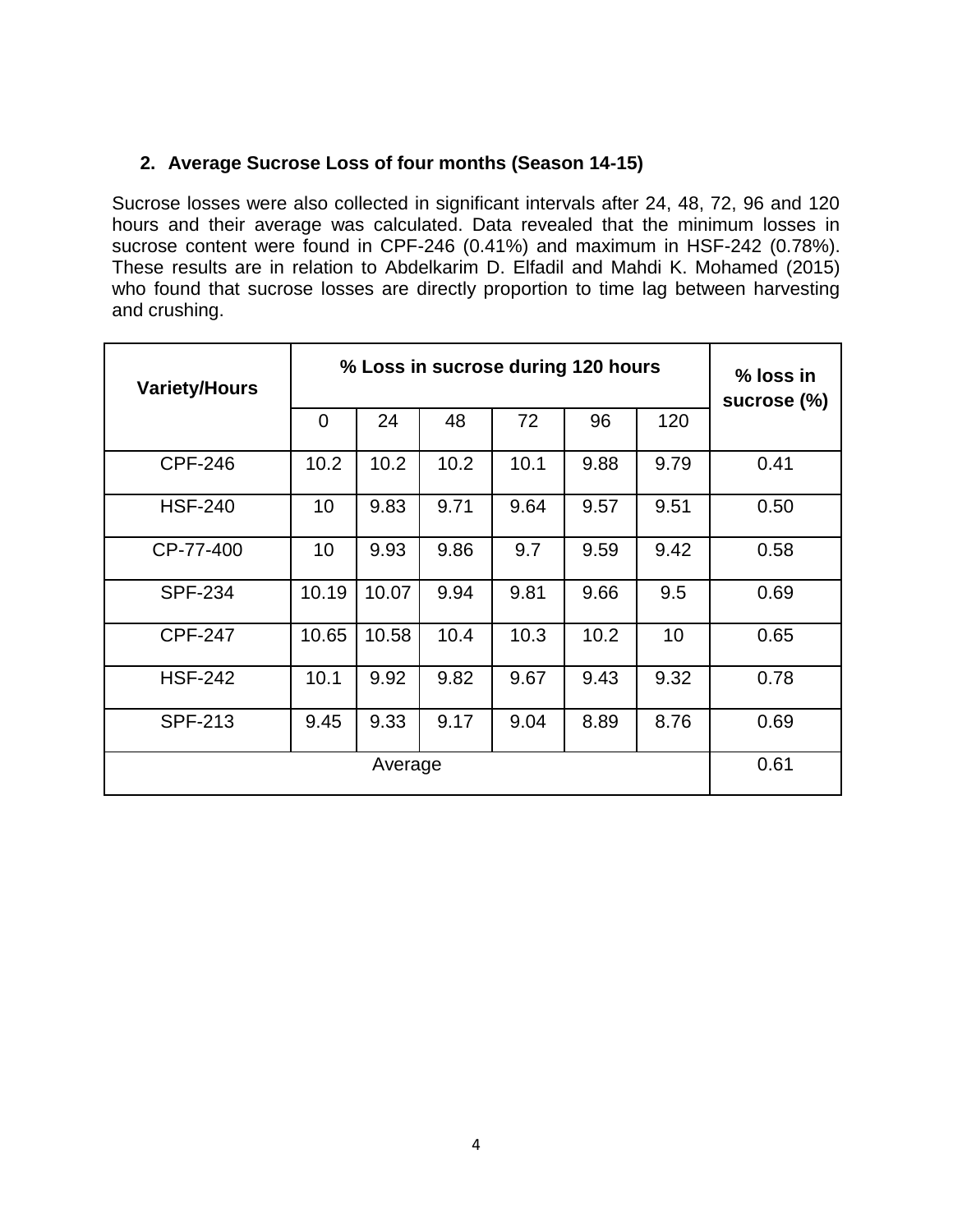# **3. Magnitude of Weight and Sugar Losses at 120 hours**

The results compiled in terms of value loss both in weight and sugar indicate that minimum loss i.e., 205 Rs per ton was recorded in CPF-246 and maximum loss i.e., 231 Rs per ton in CPF-247. While the average loss in sucrose % per day calculated as per cane crushing of the mills indicates that the minimum loss was recorded in CPF-246 which is Rs. 2202150 and maximum in HSF-242 with loss of Rs. 3662300.

|            | <b>Variety</b>       |                                | <b>Weight(Per Ton)</b>                    | <b>Loss of Farmer By</b>      | Loss of Sugar (per 1000 TCD)                         |                                                               |                                                  |                                                   |  |
|------------|----------------------|--------------------------------|-------------------------------------------|-------------------------------|------------------------------------------------------|---------------------------------------------------------------|--------------------------------------------------|---------------------------------------------------|--|
| Sr.<br>No. |                      | Av.<br>%<br>Wt.<br><b>Loss</b> | Wt.<br><b>loss</b><br>in Kg<br>per<br>ton | <b>Monetary</b><br>Loss (Rs.) | Loss in<br><b>Sugar</b><br><b>Recovery</b><br>$(\%)$ | Loss<br><b>of</b><br><b>Sugar</b><br><u>in</u><br><b>Tons</b> | Loss<br><b>By</b><br><b>Sugar</b><br><b>Bags</b> | <b>Valuation</b><br>$(Rs.)$ of<br>Loss per<br>Day |  |
| 1.         | <b>CPF-246</b>       | 4.56                           | 45.6                                      | 205                           | 0.41                                                 | 41.6                                                          | 831                                              | 2202,150                                          |  |
| 2.         | <b>HSF-240</b>       | 4.72                           | 47.2                                      | 212                           | 0.50                                                 | 50.2                                                          | 1,004                                            | 2,660,600                                         |  |
| 3.         | <b>CP-77-</b><br>400 | 4.97                           | 49.7                                      | 224                           | 0.58                                                 | 58.1                                                          | 1,162                                            | 3,079,300                                         |  |
| 4.         | <b>SPF-234</b>       | 5.09                           | 50.9                                      | 229                           | 0.69                                                 | 69.1                                                          | 1,382                                            | 3,662,300                                         |  |
| 5.         | <b>CPF-247</b>       | 5.13                           | 51.3                                      | 231                           | 0.65                                                 | 65.5                                                          | 1,310                                            | 3,471,500                                         |  |
| 6.         | <b>HSF-242</b>       | 4.86                           | 48.6                                      | 219                           | 0.78                                                 | 78.7                                                          | 1,574                                            | 4,171,100                                         |  |
| 7.         | <b>SPF-213</b>       | 5.01                           | 50.1                                      | 225                           | 0.69                                                 | 69.1                                                          | 1,382                                            | 3,662,300                                         |  |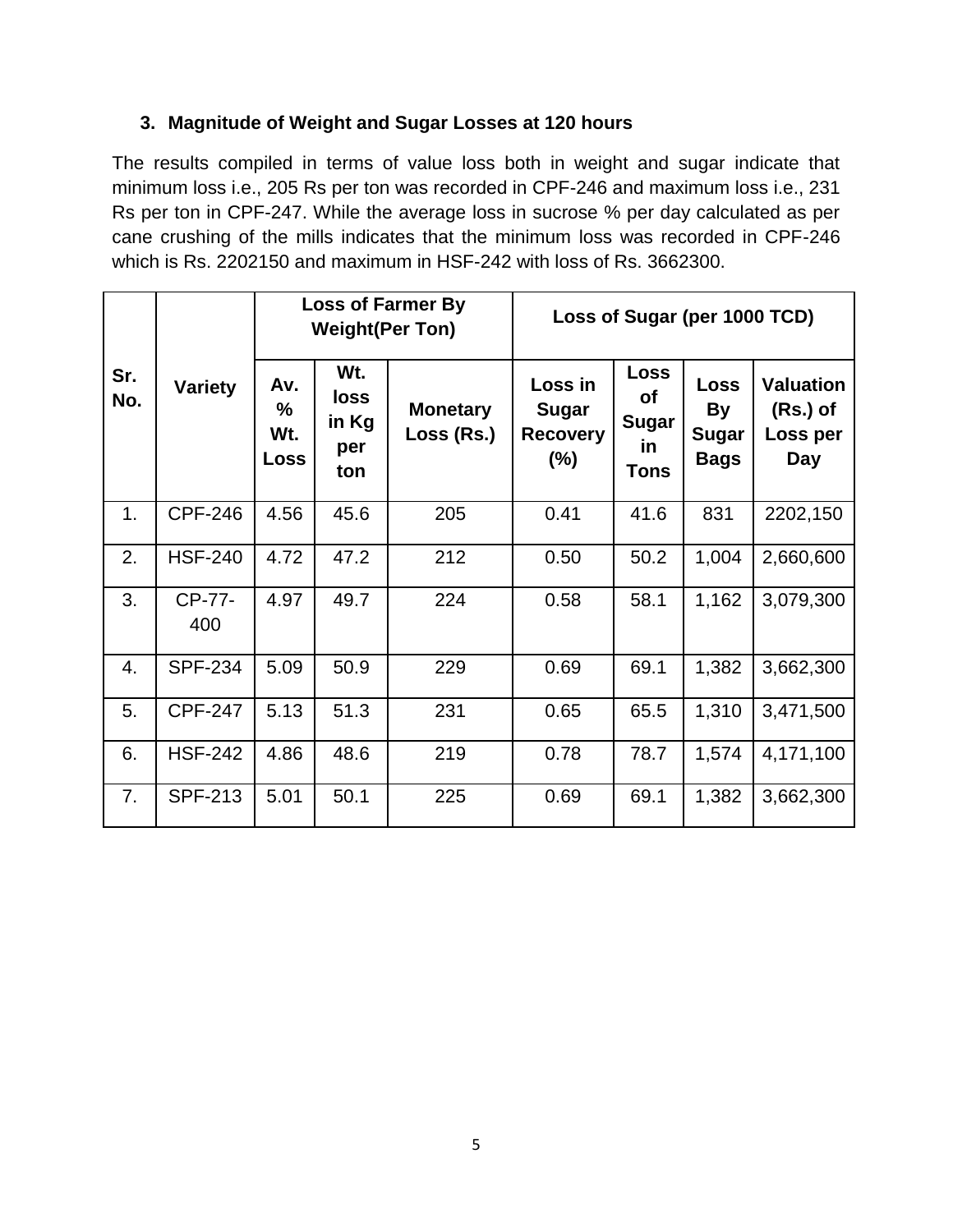## **Conclusion:**

Sugar recovery mainly depends on cane quality, efficiency of mills, planting and harvesting dates as well as staling due to delay in crushing after harvest. 0-120 hours cut to crush delay can cause loss of Rs. 220 per ton of cane supplied to the sugar mills (farmer point of view) and 0.41-0.78 unit loss in recovery (sugar industry point of view).

Among the varieties CPF-246, HSF-240 and CP 77-400 has showed less post harvest deterioration and % cane weight loss. So these varieties are in favor of farmer as well as for sugar industry. So, in view of high post harvest weight and sugar losses with consequently lower recovery in many sugar units in Punjab, it is suggested that the time between cut-to-crush should be reduced to 48-72 hours for manually harvested whole-stalk**.**

## **References**

- $\triangleright$  Browne CA and Blouin RF. 1907. The chemistry of sugarcane and its products in Louisiana. La AgricExpSta Bull No. 91.
- Abdelkarim D. Elfadil & Mahdi K. Mohamed (2015), "Effect of Dry-off Period and Crushing and Extracting Delays on Sugarcane Quality and Productivity", The SIJ Transactions on Industrial, Financial & Business Management (IFBM), The Standard International Journals (The SIJ), Vol. 3, No. 5, Pp. 67-72.
- Cross W.E and Belile J.A. 1914. La deterioration de canascortadas. Rev IndAgric Tucuman. 5:272-290.
- Cross W.E and Belile JA. 1915. The deterioration of cut canes.Int. Sugar J. 17:218-225.
- Magdum DN andKadam SK. 1996. Post-harvest deterioration in sugarcane. Bharatiya Sugar, p 45-51
- $\triangleright$  M. S. Ingale and A. S. Khalate. 1997. Evaporation and inversion of sugarcane before crushing. 46<sup>th</sup> Annual convention congress part 1, Agriculture papers, Indian.
- Reddy, Y.S.K, and Madhuri, K.V.N. 2014. Impact of delayed crush on postharvest deterioration of promising early maturing sugarcane clones. The Bioscan. 9(2): 519-523, 2014.
- > Siddhant, Srivastava RP., Singh SB. and Sharma, ML. 2008. Assessment of sugar losses during staling in different varieties of sugarcane under subtropical condition. Sugar Tech 10 (4): 350-354.